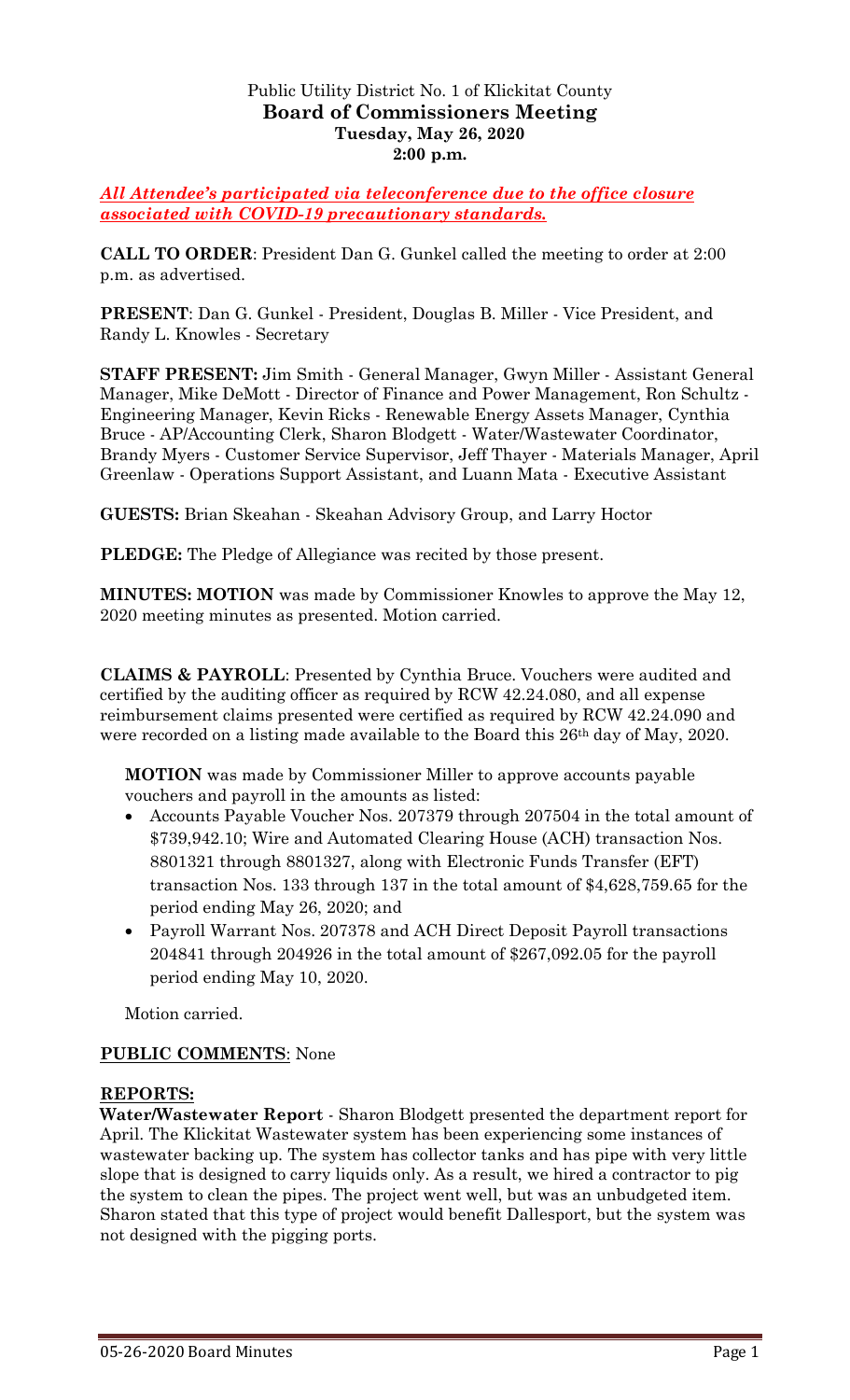There are two employees that will be out in the near future for surgery, so it has been extremely beneficial to have the additional operator trained and available to carry some of the workload.

Staff will be meeting with an engineering firm in Glenwood to evaluate options to remedy lead and copper issues found in the older residences. Staff has submitted all of the required Department of Health documentation under the timelines that have been set during the research portion of the project.

Discussions continue with a tribal housing project proposal in Wishram. There is a conference call next week to discuss the developer's plans. Commissioner Gunkel asked if staff was discussing the project with tribal staff or a realtor. Sharon stated both, but she has directed her responses to Kelly Coons, a representative for the Yakama Nation Housing Authority. He is designated to discuss the project on behalf of the tribe. The tribal purchase of the subdivision is in the closing process this week. Sharon will contact Mr. Coons and emphasize that, until system analysis and connections are paid for, connections are not guaranteed. Depending on their development needs, we may require that a system evaluation be completed. Any system evaluations will be at the expense of the developer.

**Engineering Report** - Ron Schultz presented the department report for April. Staff schedules and work remain consistent. Customer work is on the rise as the state loosens its construction restrictions.

We have confirmed that the damage in the Klickitat substation was vandalism. Damage was also found in the Lyle substation. These incidences were reported to the Sherriff's office. The metershop and crew completed repairs at the Harvest Wind substation and on the transmission line during an extended outage last week. A drone inspection had found issues that needed repairing. There were two structures the crew could not reach, but there are no immediate concerns on these structures, so they will be repaired during a future outage.

Mark Garner and Mark Pritchard continue to work with Brown and Kyser Inc. on the fire mitigation work. BKI will provide recommendations on our process. Staff will provide the board with an update when their recommendations are received.

Inquiries regarding solar developments in Klickitat County are increasing. Nexterra Energy, Cypress Creek Renewables and Avangrid would interconnect with Bonneville Power Administration directly if approved. Invenergy has received BPA interconnection queue approval for a 75MW installation that would interconnect through our Linden substation. Solar installations take a significant amount of property so property negotiations are one of the installer's challenges. Mike DeMott is reviewing contract provisions for these installations. Commissioner Gunkel requested a map of the county that designates these proposed installations.

**COMMISSIONER DAN GUNKEL** - Commissioner Gunkel stated that he was unable to attend the last Economic Development Board meeting. This meeting apparently housed some lengthy discussions as it lasted over three hours. He will bring back an update on his findings from this meeting.

**COMMISSIONER DOUGLAS MILLER** - Commissioner Miller participated in the Washington Public Utility District Association board election process. Commissioner Liz Green, Skamania PUD, is the newly elected president of the WPUDA board. He also participated in the Washington State Department of Ecology water trust webinar this morning. They are evaluating redefining temporary housing water right as a trust rather than a permanent water right given to the state. This would be a transition towards water banking. Jim Smith stated that Tom McDonald has mentioned consideration of moving some of our rights from a trust to a water bank in the past as well. This will be a conversation for a future meeting.

**COMMISSIONER RANDY KNOWLES** - Commissioner Knowles did not have a report, but he stated that he is anxious to resume physical meetings.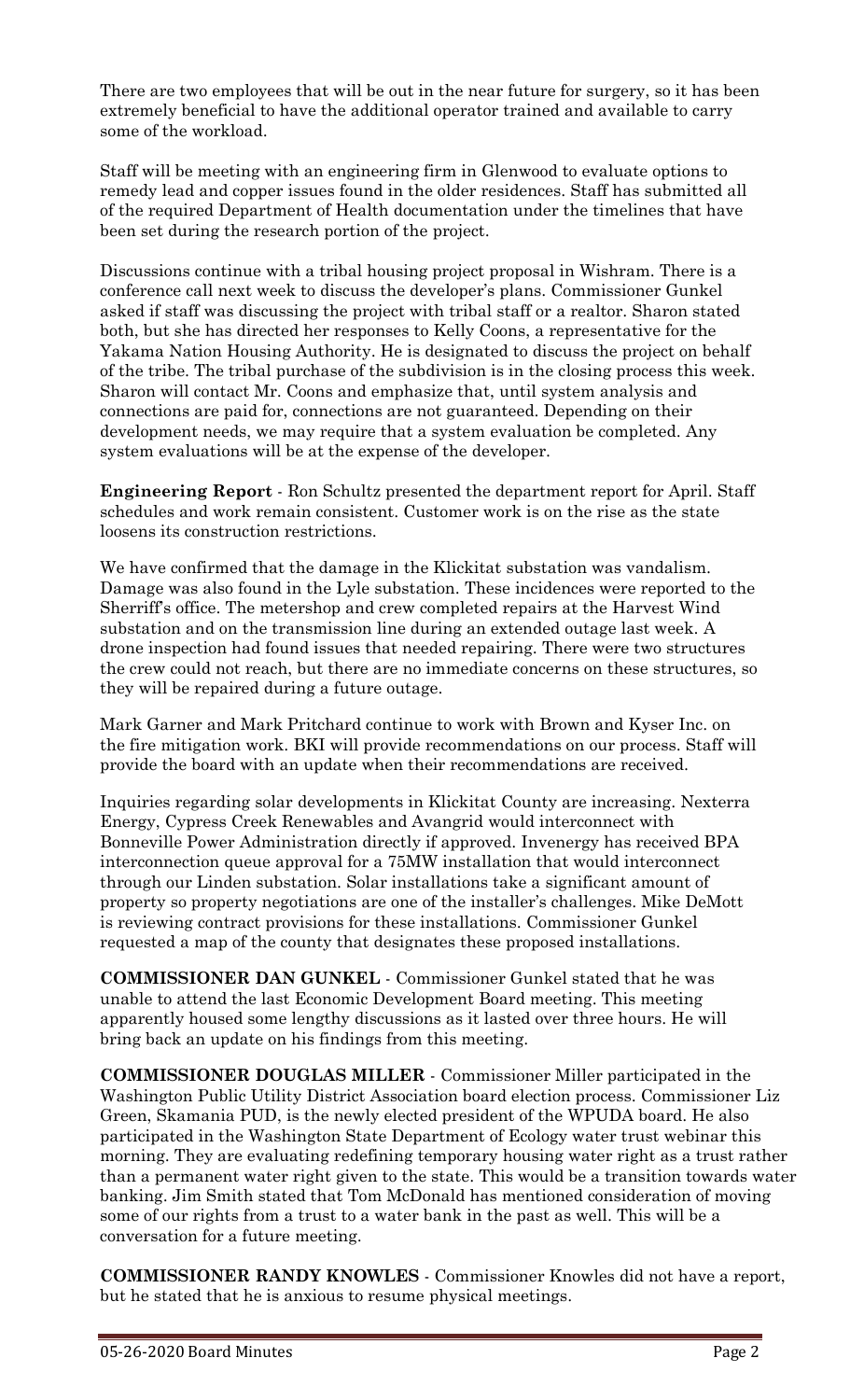## **ASSISTANT GENERAL MANAGER** - Gwyn Miller

• COVID-19 Update – Gwyn presented the current data on positive statewide reported cases. Yakima remains a focus for us, partially due to their significant rise in cases over the past two weeks, but mainly because of their proximity to us.

Klickitat County is now in a position to apply for Phase 2 of the state's reopening process. The requirements for entering into Phase 2 include having access to adequate testing, medical facility availability, limited positive test results and a location to provide quarantine facilities if needed. The County has installed temporary housing at the fairgrounds to meet the quarantine facility requirements. This approval process takes some time, so it appears that in June we should be on par for release of some restrictions. With this adjustment, our construction will evolve as well. This means staff traveling to construction sites and contractors traveling among worksites, as well, which increases the potential for staff exposure.

Mark and Gwyn are working together on appropriate education, staffing levels and personal protective equipment requirements to adapt to these changes. April Greenlaw will be monitoring and documenting training criteria for staff as well as maintaining documentation of worksite access for our records. We are postponing the return of those working from home back into the office. This approach will provide us time to acquire adequate PPE as an additional safety measure.

With the upcoming Customer Service area remodel, we are evaluating holding off on re-opening the lobby. If we reopen the lobby now, prior to construction, we will need to invest in barriers for the counters. The main factors that we will focus on are personal hygiene, face shields, and good ventilation. We feel that our construction site poses minimal exposure issues to staff if it remains closed to the public. Most areas would provide the ability for contractors and staff to social distance during construction.

One other area that we have fallen victim to is unemployment fraud. We have received notification that a few of our employees had false unemployment claims filed under their names. When we received notification, we reported the fraud to the employee and the state unemployment division. There have also been false stimulus checks circulated.

 Projected Financial COVID Impacts – Mike DeMott stated that his last report reflected adjusted retail revenue taking into consideration concerns of revenue impacts associated with uncollected fees suspended during this pandemic. He anticipates that impacts could be larger than he estimated earlier in the month. Our BPA bill for May has been slightly above average. Our current forecast adjustment is 3% for COVID impacts. This calculates to approximately \$600,000 under budget for residential and commercial revenue. We are going to hold to this calculation for now. Brandy Myers stated for clarification that we bill for the previous months usage so the actual impacts for this event are yet to be determined. We estimated a large number of our accounts in the months of April and May to minimize employee and customer exposure. Our June billing cycle will true up these charges. The moratorium on late fees and disconnects is scheduled to lift on May 31. Our significant impact to date is on the uncollected late fees, disconnect and interest charges. Our current estimate is a decrease of \$100,000 in revenue due to this moratorium. If the moratorium continues this revenue decrease will continue to adjust. Customer Service staff has ramped up communications reaching out to customers to promote payment arrangement options. Most arrangements are from 1-3 months. We anticipate a 25% increase in write-offs this year. Staff will update call capture messaging. Our Operation Warm Heart account has \$9,000 left in the fund. This pool has significantly decreased over the past few months. We continue to receive small business assistance applications. The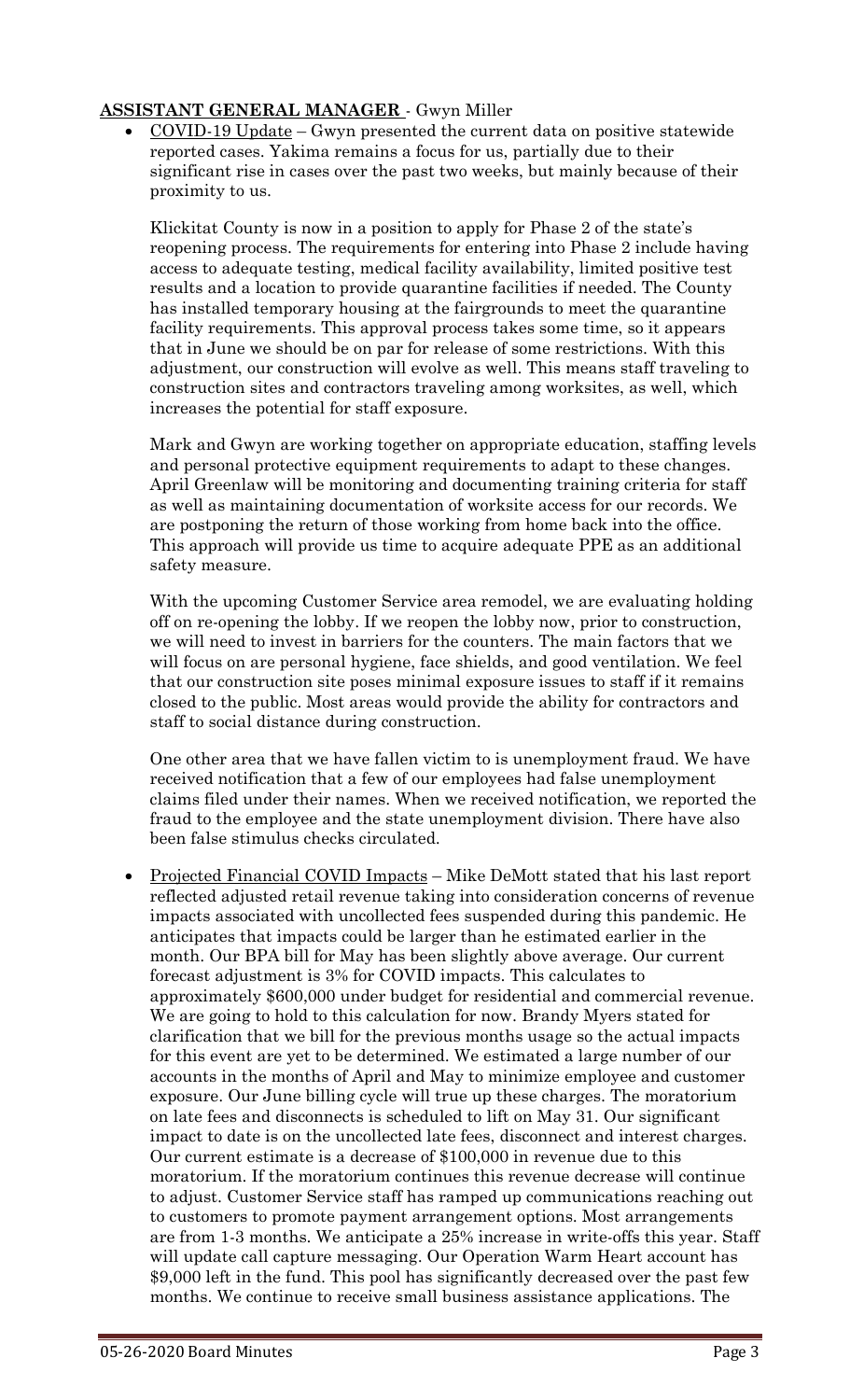first round of discounted bills were mailed out last week. The Low Income Home Energy Assistance Program still has available funds to be applied for.

Mike also reviewed the anticipated renewable natural gas related revenue for existing gas in storage. The pricing at the time the Low Carbon Fuel Standard credit gas is removed from storage will determine our actual revenue. Mike used a moderate figure for the forecast. This moderate calculation gets us close to budget at a \$21,000,000 net margin standpoint. Our expense costs actually increase with the execution of our Puget Sound Energy contract this year. If we capture current LCFS and current Renewable Identification Number value, we will meet our budget goal of the \$21,000,000 revenue figures. If not, we come in closer to \$20,000,000. Currently we have 174,000 dekatherms of RIN gas in storage. We anticipate adding around 82,000dth before our PSE contract executes on July 1. Current pricing at the low end is \$8.00, our budget anticipation is \$10.00; however, today's price is \$13.20. We are hopeful that our LCFS credit will yield \$4.00 per share. The goal is to be as close to budget as possible.

Our capital costs transitioning to expense costs will reduce our debt service coverage numbers but should not significantly impact total budget figures. When we last spoke, we estimated moving \$250,000 from capital to expense; we expect this amount to increase to \$500,000. Our cash position will not be significantly impacted at this point. The anticipation is that staff will provide the board with adjusted budget forecasts in the near future. This will be a major focus of the August strategic planning sessions.

Lastly, we have staff working to develop our NISC reporting documentation. We know that we have a weakness in our capital tracking reporting. Therefore, we are working to improve this reported information. Staff is also evaluating automated metering. This system could offer many improvements for customer service along with updated system data.

• Automated Meter Installation Pilot Project – Brandon Johnson has been working with vendors on bringing in a pilot project. Brandon has engaged Engineering, Metershop, Information Technologies, Customer Service and Power Management staff in this evaluation process. They have talked with various vendors. At this time, Verizon appears to have the most versatile system. Verizon has agreed to provide us with a trial option of three or four meters that we could install in multiple locations over a three to four month period. This would provide us with an opportunity to evaluate if communication is possible in remote areas of our system. It will also provide an opportunity to see how prepaid meters may integrate into our system. Another area we would benefit from is installation in areas of voltage concerns so we can begin to capture real time data. The cellular based rollout will allow for versatility compared to the rollout requirements associated with a traditional system upgrade. We have purchased the required NISC software to upgrade to the prepaid metering option. This should be installed the first quarter of 2021, so we have a little time before our billing system will be equipped to fully utilize the new meters.

We believe that this meter information will assist us with future rate design by having real time data to base our usage requirement assumptions on.

 NISC Financial Statements – Internally we have a finance group. Jim Moss is spearheading this group. System generated financial reports will remove the need for spreadsheets. The system-generated documents will have the ability to provide dashboards of report metrics. Jim is working on designing templates for future use. Our goal for these new reports is to provide timely, accurate financial information reflective of our multiple business lines.

Budget season is around the corner. Gwyn is hopeful to have templates out to department heads by mid-June. This will allow departments to complete their year-end forecast predictions, as well as begin the 2021 budget process. New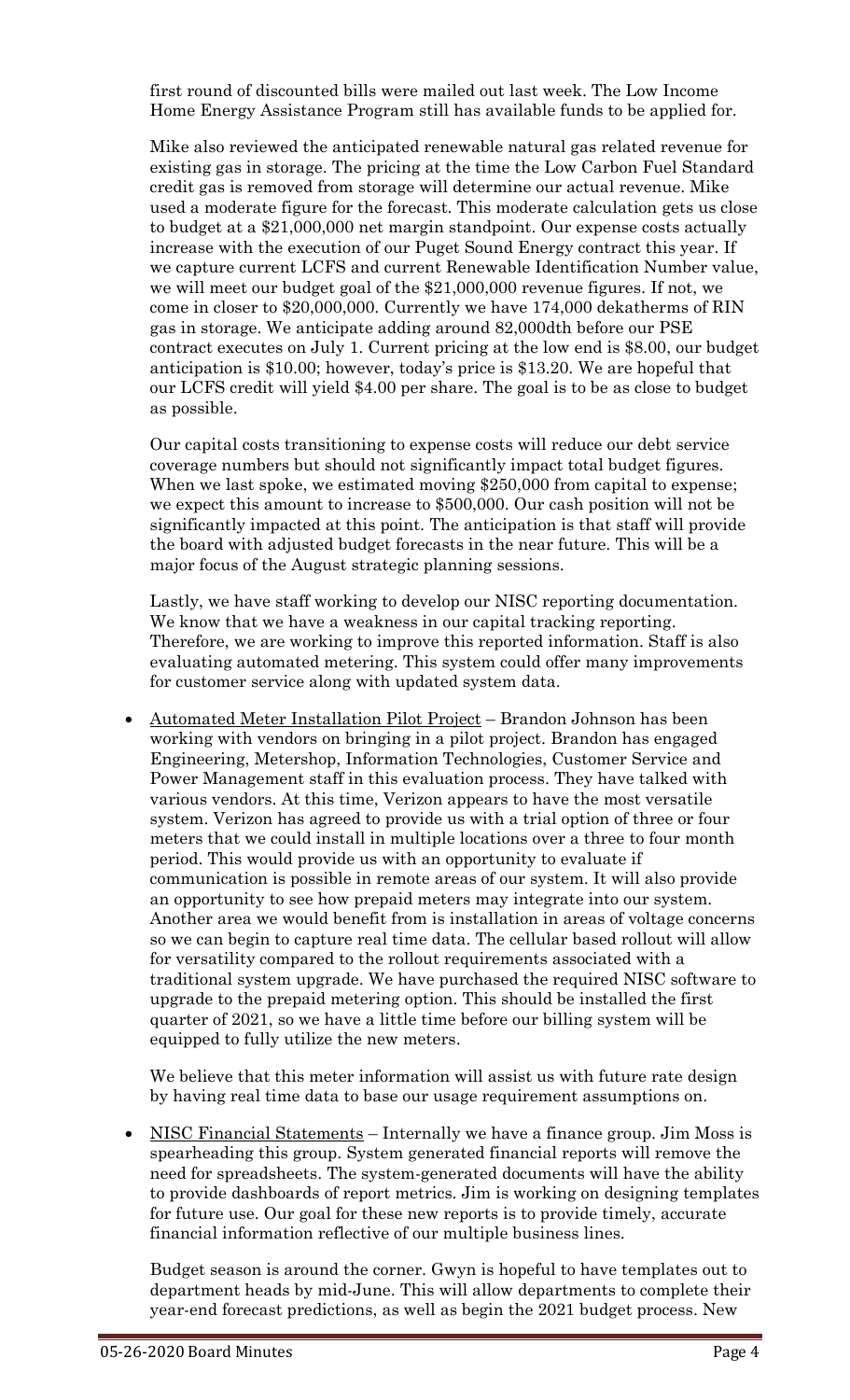budget templates will be developed through NISC. We don't expect to use the new forms for the 2021 budget year, but expect to move to them in 2022. The expectation is that the system will generate reports that coincide with our financial reports. We have a complex system, so we are approaching this move cautiously. We will continue to update you on our progress.

- In-person Board Meetings We plan to implement a phased approach with five or fewer people in attendance, even in Phase 2. Our plan will be to discuss this after our first June meeting. At that point, our county should be open; we may need to limit who attends the meeting.
- Other Operational Issues We have had several vacant positions in a holding pattern. Now that some of the regulations are being lifted, we are hoping to begin the process to fill these open positions. We have had a position in IT that has remained unfilled. We will focus on the hiring process for this position so that the IT department will gain their additional support. Since this is a department of two, they have been stretched thin providing all of us with the support we have needed as we transitioned our technology requirements to fill the needs during the COVID crisis. Two linemen resigned last year, we wanted to take the time to evaluate crew structure and finalize contract negotiations prior to advertising for these positions. We have held off on advertising for college student positions so far this year, but now there may be an opportunity to develop creative interview processes if staff is interested in pursuing a student for the summer. As expected, with the press releases out on RNG regarding our contract, FOIA requests are coming in. There are many good things happening and we have sparked interest in Klickitat PUD. Others ask what new and exciting projects we have in store for the future.

# **GENERAL MANAGER –** The complete report can be found at:

http://www.klickitatpud.com/topicalMenu/commissioners/GM\_Reports.aspx In addition to the written report, Jim Smith presented the following information:

 Representative Mosbrucker – Representative Mosbrucker has sparked interest in a local micro grid project. We have asked Mike DeMott and Dave Warren to stay abreast of the conversations in our area. We have interest in helping Klickitat Valley Health with a project like this. We know they have had a need for many years to improve their backup generation to support the back up of their systems. We have discussed involvement in a community solar project and there has also been interest expressed by Toyota to build a 100kw hydrogen fuel cell test site. If this happens, there may be an opportunity for a battery storage project as well. By participating in these projects, we have the ability to grow staff knowledge of innovation while partnering with our communities on beneficial use projects. We are not promoting any of these options at this time and the ideas are very early in their development, but we are monitoring them for potential opportunity.

## **AGENDA ITEMS:**

A. GOLDENDALE ENERGY PUMPED STORAGE UPDATE: Brian Skeahan provided an update on the Goldendale Energy Pumped Storage project. Goldendale Energy expects that the project will make their final license application to Federal Energy Regulatory Commission (FERC) by the middle of June. As anticipated, the Yakama Nation expressed opposition to the preliminary application. Rye Development and National Grid are participating in ongoing conversations with the tribe. There were also comments received by Turlock Irrigation. They expressed concerns about the impacts on airflow with the installation of the reservoir. They also expressed concerns about bird impacts for the wind sites. National Grid and Rye Development have requested an expedited licensing process. If granted, it would be the first application approved by FERC under this process. If not approved under the expedited process, the licensing could take approximately four years to